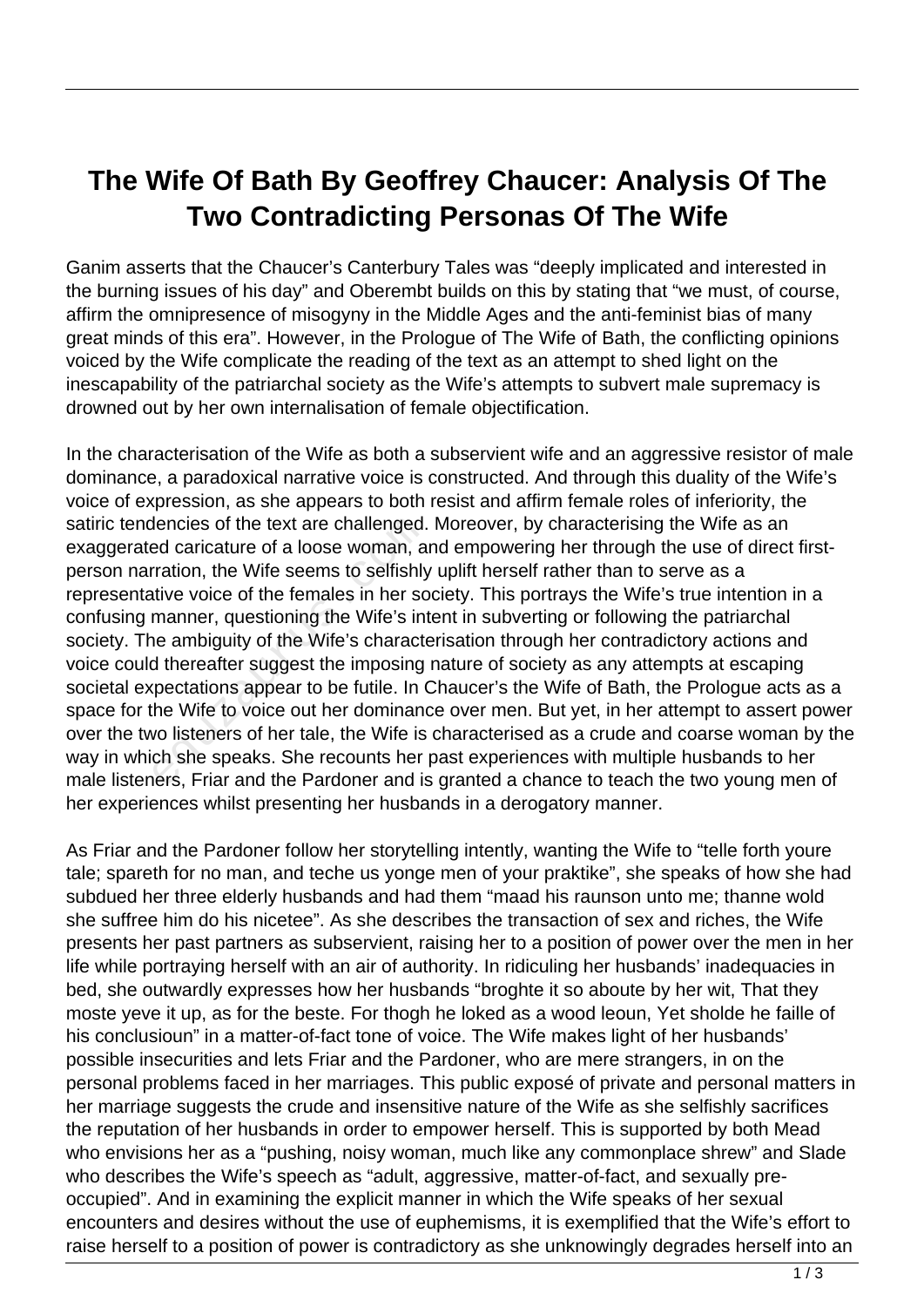image of a selfish shrew through her speaking of her husbands.

The ambiguity of the Wife's true stance on the male dominance in her life is also highlighted in her personal internalisation of females as a mere object of desire of men. As the Wife takes pride in how her appearance and sexual prowess had attracted men to "bringe me gaye thinges fro the fayre", she unknowingly objectifies herself and acknowledges her identity as a woman recognised only for her ability to please men. The depiction of herself by stating that her "housbondes tolde her, she hadde the beste quoniam mighte be" establishes how others only valued the Wife for her physical body and not for her wit or intellect. And by following her declaration of herself as a descendant of Venus because of her "prente of Sainte Venus seel" with the affirmation of her physical beauty, it is suggested that the Wife was proud of her 'best quoniam', and not ashamed of her body being objectified.

The Wife's overall haughty tone of voice throughout the entire Prologue also builds on the idea that she was proud and accepting of her objectification. Her repeated use of the pronoun 'I' creates an air of triumph in the Wife's tone, suggesting a narcissistic nature as makes herself to be the focal point of the Prologue. This narcissism reflects upon her pride in being seen as an object of desire for men and therefore points at her internalisation of the female identity as a tool of male desire. At the same time, while the Wife's accepting of female objectification adds to the ambiguity of her stance on male dominance, her speech also serves to widen the gap between the men in her life and herself, affirming the inherent idea of male superiority. In the use of the euphemism 'quoniam' by the men in her life to replace the explicit term for the Wife's body, the voices of the males are portrayed as more refined and subtle. This is a stark contrast from the Wife's crude descriptions of her husbands in her saying "gode lief, tak keep How mekely loketh Wilkin oure sheep" as she neglects the use euphemisms in describing her encounters in bed and speaks directly of them. This adds to the characterisation of the Wife as a "commonplace shrew", which Mead attributes to "very loose and coarse" way of speaking and hence undermines the Wife's attempts at depicting female superiority as she unknowingly raises the status of men through her quoting of their speech. This adds to the confusion in the Wife's conflicting actions and paradoxical voice as she appears to both affirm her identity as inferior while trying to transcend the imposed female gender role of subservience. esire for men and therefore points<br>sire. At the same time, while the V<br>uity of her stance on male domina<br>ne men in her life and herself, affir<br>euphemism 'quoniam' by the men<br>y, the voices of the males are por<br>om the Wife's

The Wife's attempt to portray herself as an equal to the male figure by highlighting her knowledge of religion and intellectuals makes the analysis of her character increasingly problematic as the Wife does not appear to empower the female community but instead uplifts herself to the status of a male. While her previous attempts at subverting the patriarchal society relied on the erasure of male dominance, the Wife's quoting of scholars and biblical references portray herself as more superior to the rest of the females in her community. In quoting the astronomer, Ptolomee, of his proverb "of all men his wisdom is the hyeste, that rekketh nat who hath the world in honde', the Wife displays her intellectual ability as she is able to understand and appreciate texts. This enables her to subvert the idea of female inferiority as women are typically thought to be illiterate and not well-versed in scholarly proverbs. Similarly, as the Wife quotes the Apostles, she expresses how she enjoys reading the religious text in "al this sentence me liveth everydeel". Here, it could be interpreted that she is trying to resemble her fifth husband, Janekin, who had quoted the "proverbe of Ecclesiaste" in order to pressurise the Wife into being subservient. Mimicking the actions of men, the Wife upholds the qualities of the male in order to be seen as equal and not inferior to them, erasing her personal inferior female identity. Simultaneously, through the depiction of her knowledge of religion, the Wife attempts to justify her own personal desire and escape the identity of them as "legally inferior to men, and